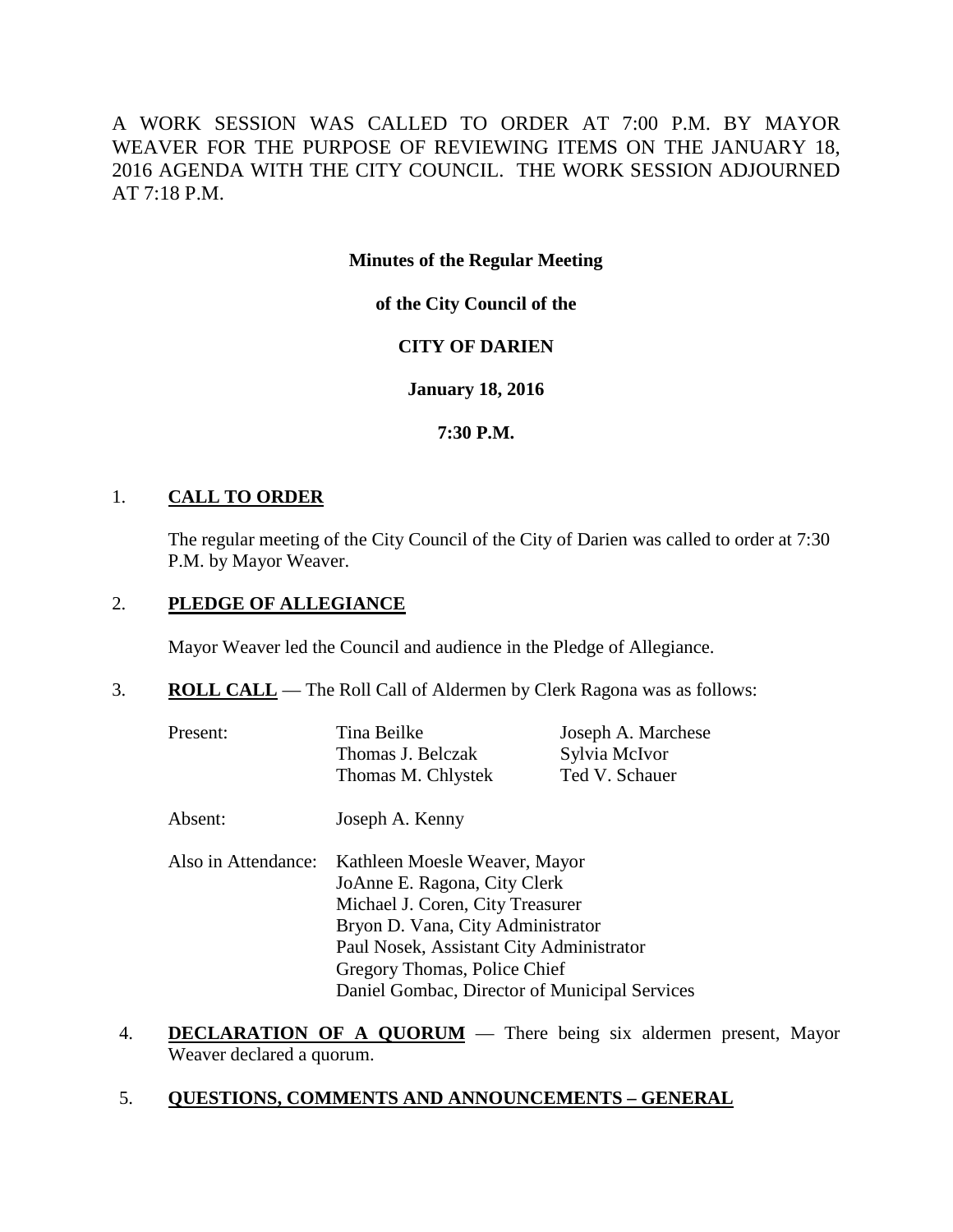There were none.

#### 6. **APPROVAL OF MINUTES** — December 21, 2015 City Council Meeting

It was moved by Alderman Schauer and seconded by Alderman McIvor to approve the minutes of the City Council Meeting of December 21, 2015.

| Roll Call: | Ayes:    | Beilke, Belczak, Chlystek, McIvor, Schauer                      |
|------------|----------|-----------------------------------------------------------------|
|            | Abstain: | Marchese                                                        |
|            | Nays:    | None                                                            |
|            | Absent:  | Kenny                                                           |
|            |          | Results: Ayes 6, Nays 0, Absent 1<br><b>MOTION DULY CARRIED</b> |

#### 7. **RECEIVING OF COMMUNICATIONS**

Alderman Beilke received communication from a resident, 6700 block of Crest, regarding the lighting in their yard from the Darien Auto Center; Director Gombac is addressing issues with the business.

#### 8. **MAYOR'S REPORT**

## **A. RECOGNITION – DARIEN SWARM JUNIOR PEE WEE FOOTBALL SQUAD**

Mayor Weaver congratulated the Darien Swarm Junior Pee Wee Football Squad on their successful season. Head Coach, Don Parrott, recognized the accomplishments of the Team who won their way to play for National recognition at the ESPN Wide World of Sports Complex in Orlando, Florida; he thanked the parents for their commitment and enthusiasm. Coach Parrott thanked Mayor Weaver for the recognition and provided her with a team shirt; Mayor Weaver presented City of Darien pins to members of the team.

#### **B. RECOGNITION – HINSDALE SOUTH CROSS COUNTRY TEAM**

Mayor Weaver congratulated the Hinsdale South Cross Country Team; she asked Head Coach Jim Dickerson to recognize the accomplishments of the team. Coach Dickerson announced the team placed  $4<sup>th</sup>$  in State, which is the highest finish in school history;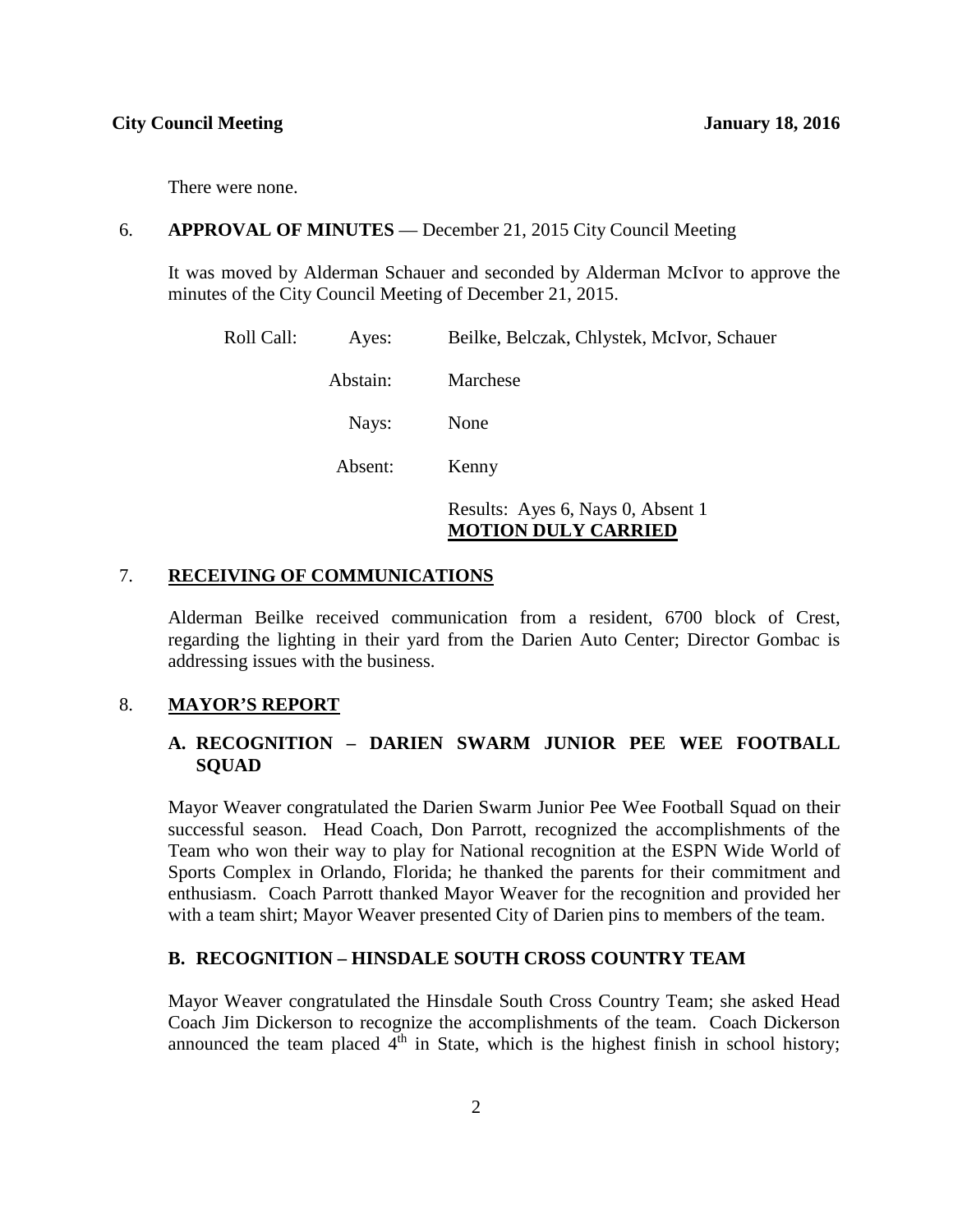thirteen of the athletes were named "All Conference". He introduced the team members; Mayor Weaver awarded each team member a City of Darien pin.

# **C. CONSIDERATION OF A MOTION TO APPROVE THE REAPPOINTMENT OF LOUIS N. MALLERS TO THE PLANNING AND ZONING COMMISSION**

It was moved by Alderman Marchese and seconded by Alderman Belczak to approve the reappointment of Louis N. Mallers to the Planning and Zoning Commission.

| Roll Call: | Ayes:   | Beilke, Belczak, Chlystek, Marchese, McIvor,<br>Schauer         |
|------------|---------|-----------------------------------------------------------------|
|            | Nays:   | None                                                            |
|            | Absent: | Kenny                                                           |
|            |         | Results: Ayes 6, Nays 0, Absent 1<br><b>MOTION DULY CARRIED</b> |

Clerk Ragona administered the Oath of Office to Louis N. Mallers.

# **D. CONSIDERATION OF A MOTION TO APPROVE THE APPOINTMENT OF ROBERT M. CORTEZ TO THE PLANNING AND ZONING COMMISSION**

It was moved by Alderman Schauer and seconded by Alderman McIvor to approve the appointment of Robert M. Cortez to the Planning and Zoning Commission.

| Roll Call: | Ayes:   | Beilke, Belczak, Chlystek, Marchese, McIvor,<br>Schauer         |
|------------|---------|-----------------------------------------------------------------|
|            | Nays:   | None                                                            |
|            | Absent: | Kenny                                                           |
|            |         | Results: Ayes 6, Nays 0, Absent 1<br><b>MOTION DULY CARRIED</b> |

Clerk Ragona administered the Oath of Office to Robert M. Cortez.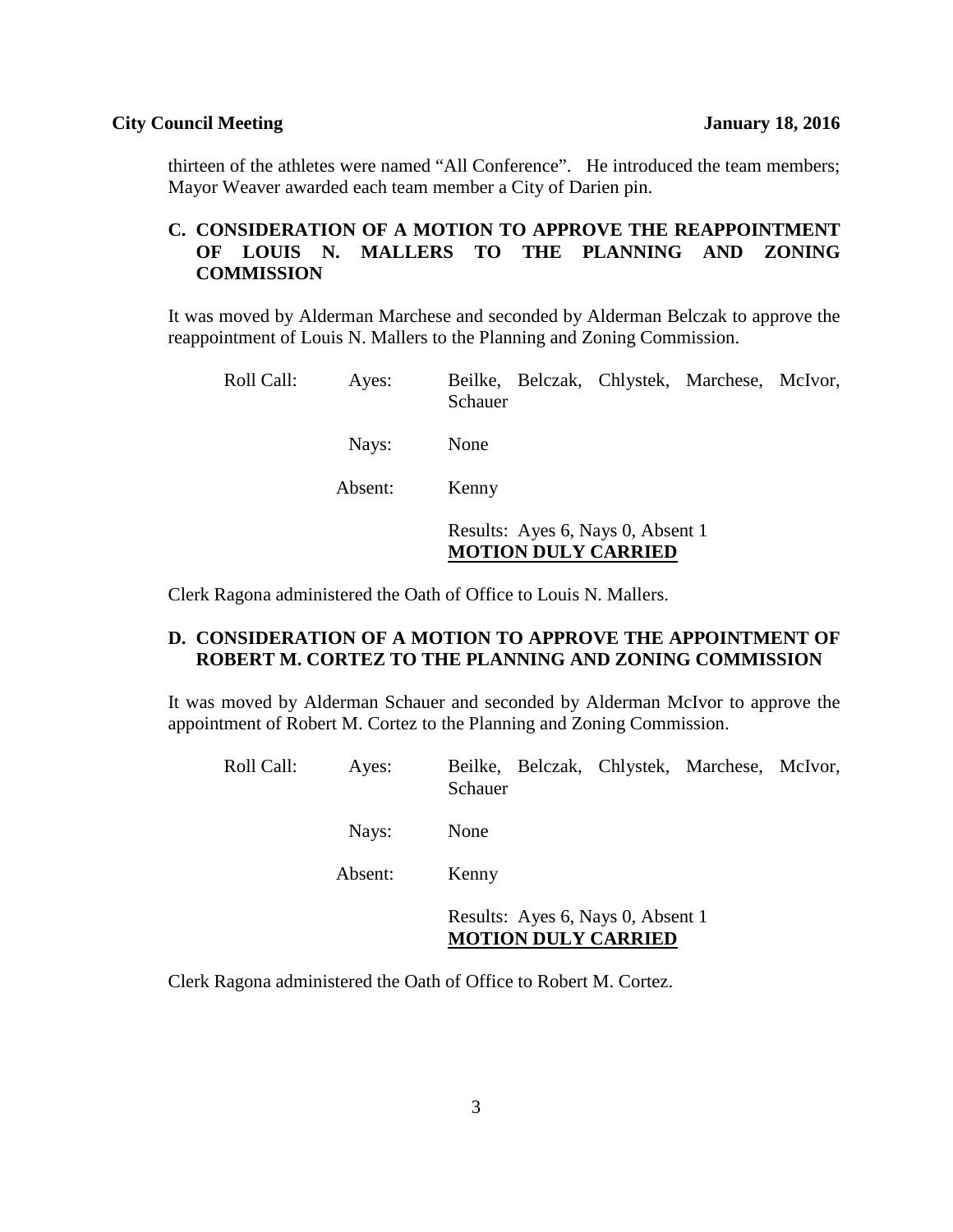#### **E. 2016 CITIZEN OF THE YEAR NOMINATION**

Mayor Weaver invited Alderman Beilke, City Council Liaison – 2016 Citizen of the Year Committee, to present the recommendation for nomination. Liaison Beilke read the Citizen of the Year Committee letter recommending award of 2016 Citizen of the Year to Marian Krupicka.

It was moved by Alderman Beilke and seconded by Alderman McIvor to concur with the 2016 Citizen of the Year Committee's recommendation, and to award the title of 2016 Citizen of the Year to Marian Krupicka.

| Roll Call: | Ayes:   | Beilke, Belczak, Chlystek, Marchese, McIvor,<br>Schauer         |
|------------|---------|-----------------------------------------------------------------|
|            | Nays:   | None                                                            |
|            | Absent: | Kenny                                                           |
|            |         | Results: Ayes 6, Nays 0, Absent 1<br><b>MOTION DULY CARRIED</b> |

Alderman Beilke invited all to attend the Citizen of the Year Cake and Coffee Reception on February 16, 2016 following the City Council Meeting. The dinner dance will be held at Alpine Banquets on March 5, 2016; ticket price is \$30 per person. Tickets can be purchased at City Hall beginning February 1.

Mayor Weaver thanked Citizen of the Year Committee members, Bonnie Kucera, Barbara Boyer, Carol Mallers, and Linda Zeman for volunteering and organizing the event.

#### **F. DARIEN CHAMBER OF COMMERCE UPDATE**

Clare Bongiovanni provided the following update:

- Registration is now open for the  $16<sup>th</sup>$  Annual Darien Dash to be held on May 15, 2016.
- The Darien Chamber of Commerce will be hosting a new fundraiser, "Brew" & Chew", an indoor AleFest, on April 23, 2016 at Chuck's Southern Comforts Café.
- All are welcome to attend the Darien Rotary Club Open House on January 20, 2016 at Q Bar & Grill
- The Darien Chamber Coffee Connection will be held on January 26, 2016 at 8:00 A.M. at First American Bank.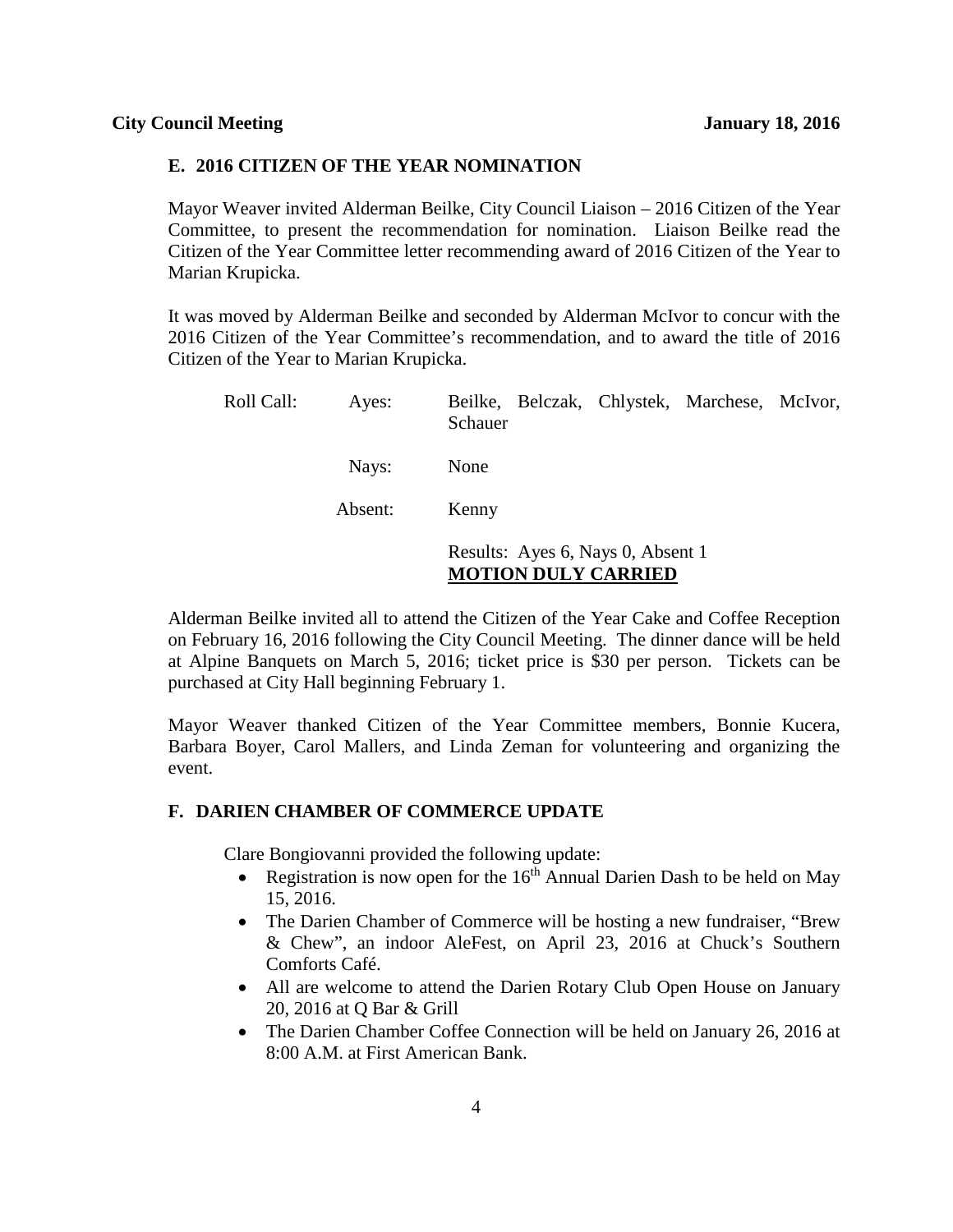- All are welcome to attend the 2016 Darien Chamber Excellence Awards and State of the Chamber Luncheon on January 26, 2016 at Chuck's Southern Comforts Café.
- The Darien Historical Society Sunday Dinner, featuring Terry Lynch as Teddy Roosevelt, will be held on January 31, 2016.
- The  $2<sup>nd</sup>$  Annual Spring into the Darien Chamber Membership Drive is in full swing through March 1, 2016.
- The Darien Chamber will be participating in the Annual Multi-Chamber Economic Outlook Luncheon and Business Expo, featuring Senior Economist from the Federal Reserve Bank, William Strauss, on February 24, 2016 from 10:00 A.M. – 1:30 P.M. at Ashyana Banquets.
- Carriage Greens Country Club is hosting their  $2<sup>nd</sup>$  Annual Wedding Extravaganza on February 28, 2016.
- Shop Local Shop Darien Cards are available for purchase at City Hall for \$5.00; cards have an expiration date of December 31, 2017.
- The Darien Chamber and Indian Prairie Public Library will be hosting the 2nd Annual Teen Job Fair on April 9, 2016. For additional information visit [www.jobfair.ippl.info.](http://www.jobfair.ippl.info/)
- Darien Chamber Women in Business Paint the Town Pink Fund provides meals to women in Darien and surrounding areas going through cancer treatment. Call the Chamber office at 630-968-0004 for more information.

# 9. **CITY CLERK'S REPORT**

There was no report.

# 10. **CITY ADMINISTRATOR'S REPORT**

Administer Vana reminded residents that the Illinois Secretary of State's Office is no longer sending out Annual License Plate Renewal Notifications; he encouraged residents to visit <http://www.cyberdriveillinois.com/> to request an "electronic notification".

# 11. **DEPARTMENT HEAD INFORMATION/QUESTIONS**

# **A. POLICE DEPARTMENT REPORT - 12TH PERIOD 2015**

The  $12<sup>th</sup>$  Police Period Report (November 16, 2015 – December 18, 2015) is available on the City website. Chief Thomas reviewed the following report items:

- Items of Significance
- Organizational Changes

Chief Thomas responded to questions from Council.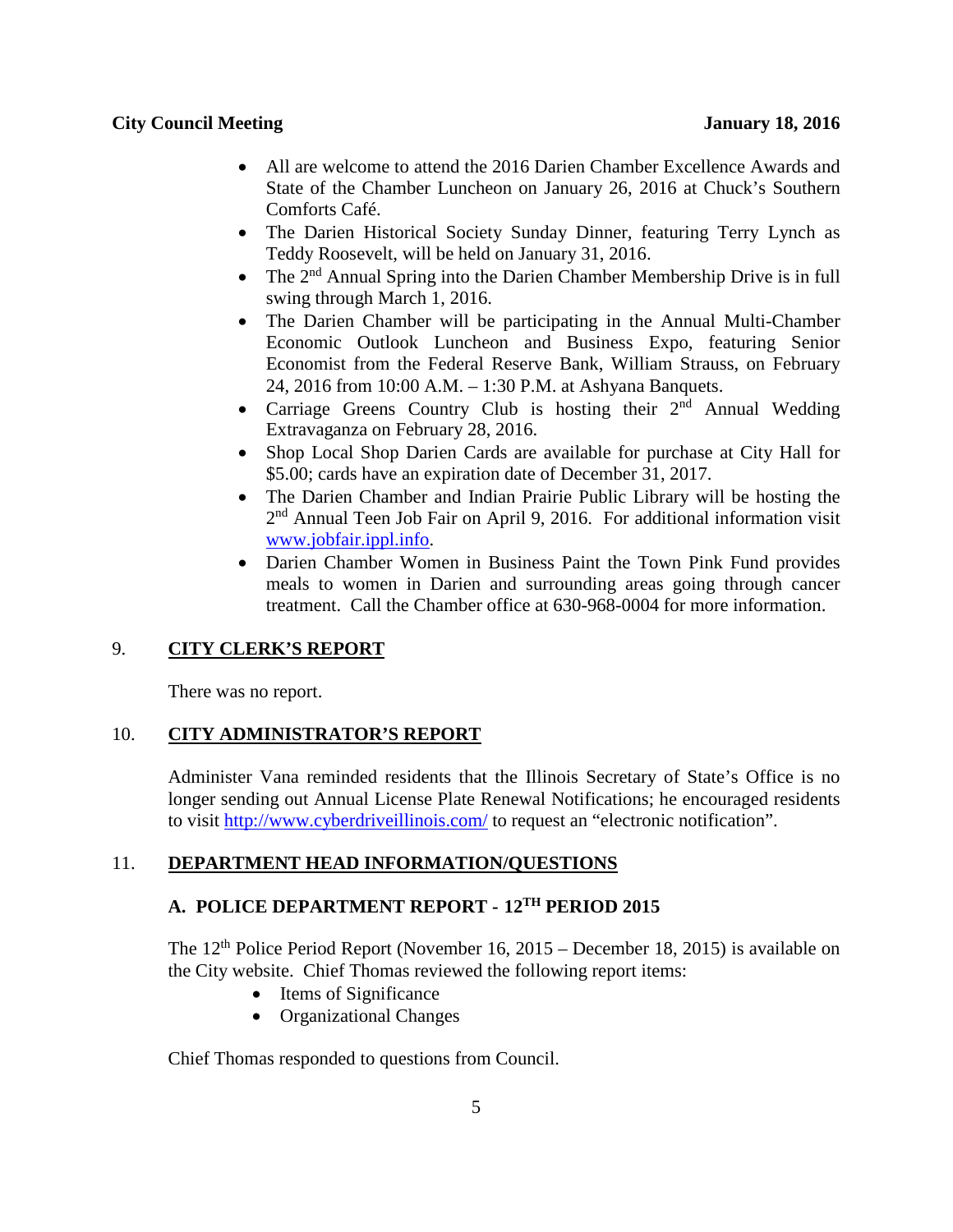Alderman McIvor asked Mayor Weaver about the progress being made in selecting a Police Chief. Mayor Weaver responded that many resumes have been received and a decision could be made within the next month.

# **B. MUNICIPAL SERVICES**

Director Gombac addressed resident concerns about the water fountain at the Darien Pointe Clock Tower; he noted that the fountain is designed to run 365 days a year and contains a water recirculating tank.

Director Gombac announced Sprint has moved into Darien Pointe; developer continues to work on additional prospects. He shared that Oakridge Hobbies & Toys (75<sup>th</sup> Street & Lemont Road) will be closing.

Director Gombac advised he has received calls from residents regarding sump pump issues; he encouraged residents to check their sump pump to ensure the pump is not discharging onto the sidewalk. He reminded residents to disconnect hoses and make sure sillcocks are turned off.

Director Gombac responded to questions from Council.

# 12. **TREASURER'S REPORT**

## **A. WARRANT NUMBER 15-16-17**

It was moved by Alderman Belczak and seconded by Alderman Beilke to approve payment of Warrant Number 15-16-17 in the amount of \$994,714.85 from the enumerated funds; and \$240,752.61 from payroll funds for the period ending 12/24/15; for a total to be approved of \$1,235,467.46.

| Roll Call: | Ayes:   | Beilke, Belczak, Chlystek, Marchese, McIvor,<br>Schauer         |
|------------|---------|-----------------------------------------------------------------|
|            | Nays:   | None                                                            |
|            | Absent: | Kenny                                                           |
|            |         | Results: Ayes 6, Nays 0, Absent 1<br><b>MOTION DULY CARRIED</b> |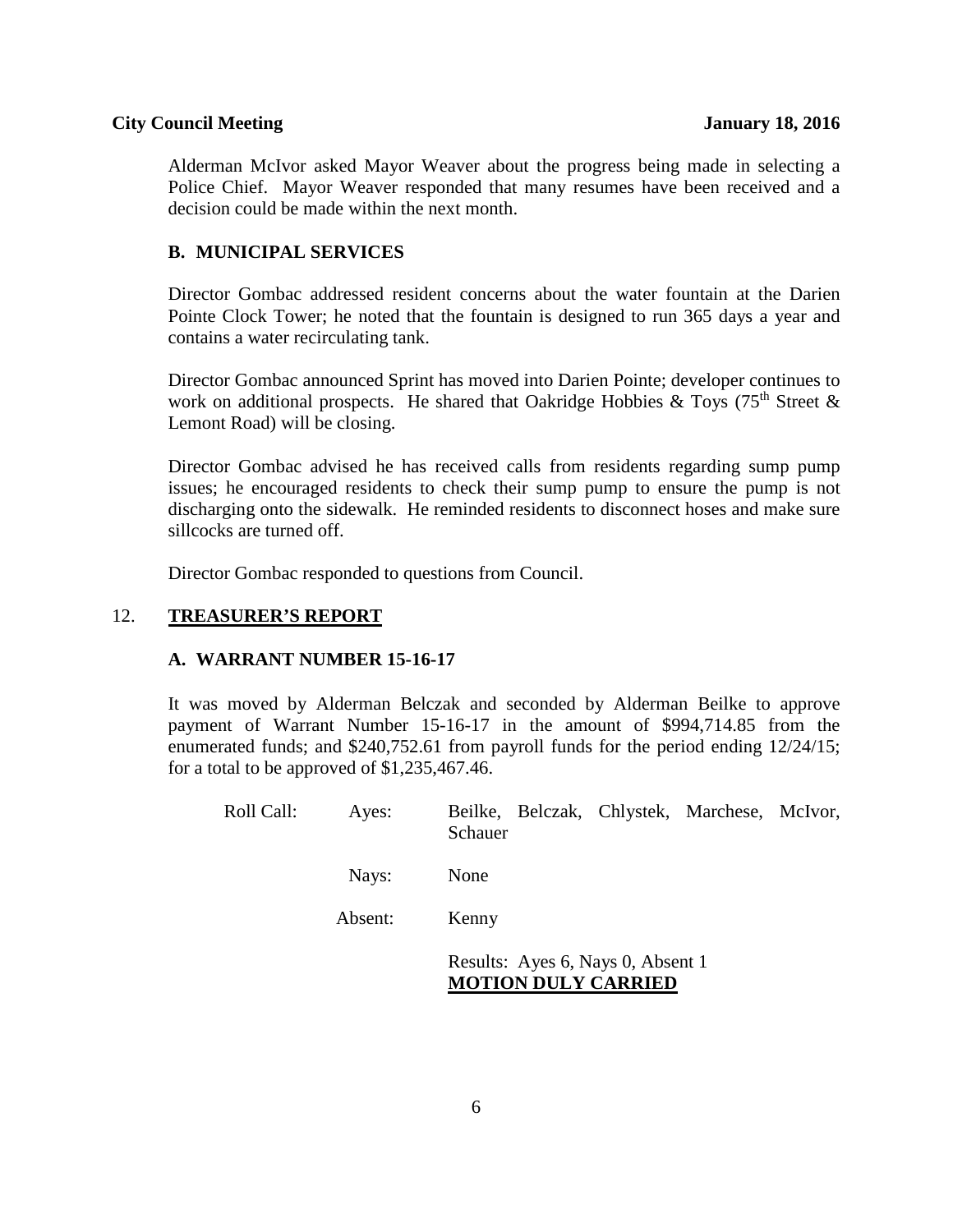#### **B. TREASURER'S REPORT – DECEMBER 2015**

Treasurer Coren reviewed year-to-date sources of revenue, expenditures, and fund balances through the month of December 2015:

| General Fund:                                                                      |                          |                             | Revenue \$9,989,665; Expenditures \$7,256,569;     |  |
|------------------------------------------------------------------------------------|--------------------------|-----------------------------|----------------------------------------------------|--|
|                                                                                    |                          | Current Balance \$3,350,238 |                                                    |  |
| Water Fund:                                                                        |                          |                             | Revenue \$4,485,690; Expenditures \$4,302,508;     |  |
|                                                                                    |                          | Current Balance \$217,202   |                                                    |  |
| Motor Fuel Tax Fund:                                                               |                          |                             | Revenue \$378,680; Expenditures \$366,343; Current |  |
|                                                                                    | <b>Balance \$294,425</b> |                             |                                                    |  |
| <b>Water Depreciation Fund:</b>                                                    |                          |                             | Revenue \$349,886; Expenditures \$126,478; Current |  |
|                                                                                    | <b>Balance \$98,076</b>  |                             |                                                    |  |
| <b>Capital Improvement Fund:</b>                                                   |                          |                             | Revenue \$2,243,053; Expenditures \$3,570,572;     |  |
|                                                                                    |                          | Current Balance \$4,359,938 |                                                    |  |
| Capital Projects Debt Service Fund: Revenue \$506,973; Expenditures (\$0); Current |                          |                             |                                                    |  |
|                                                                                    |                          | <b>Balance of \$506,973</b> |                                                    |  |

# 13. **STANDING COMMITTEE REPORTS**

**Administrative/Finance Committee** – Chairman Schauer advised the next meeting of the Administrative/Finance Committee is scheduled for February 1, 2016 at 6:00 P.M.

**Municipal Services Committee** – Alderman Marchese advised the minutes of the November 23, 2015 meeting were approved and submitted to the Clerk's Office. The next meeting of the Municipal Services Committee is scheduled for January 25, 2016 at 6:30 P.M.

**Police Committee** – Chairman McIvor advised the next meeting of the Police Committee is scheduled for Tuesday, February 16, 2016 at 6:00 P.M. in the Police Department Training Room.

**Police Pension Board** – Liaison Coren advised the next quarterly meeting of the Police Pension Board is scheduled for January 27, 2015 at 7:00 P.M. in the Police Department Training Room.

#### 14. **QUESTIONS AND COMMENTS – AGENDA RELATED**

There were none.

#### 15. **OLD BUSINESS**

There was no old business.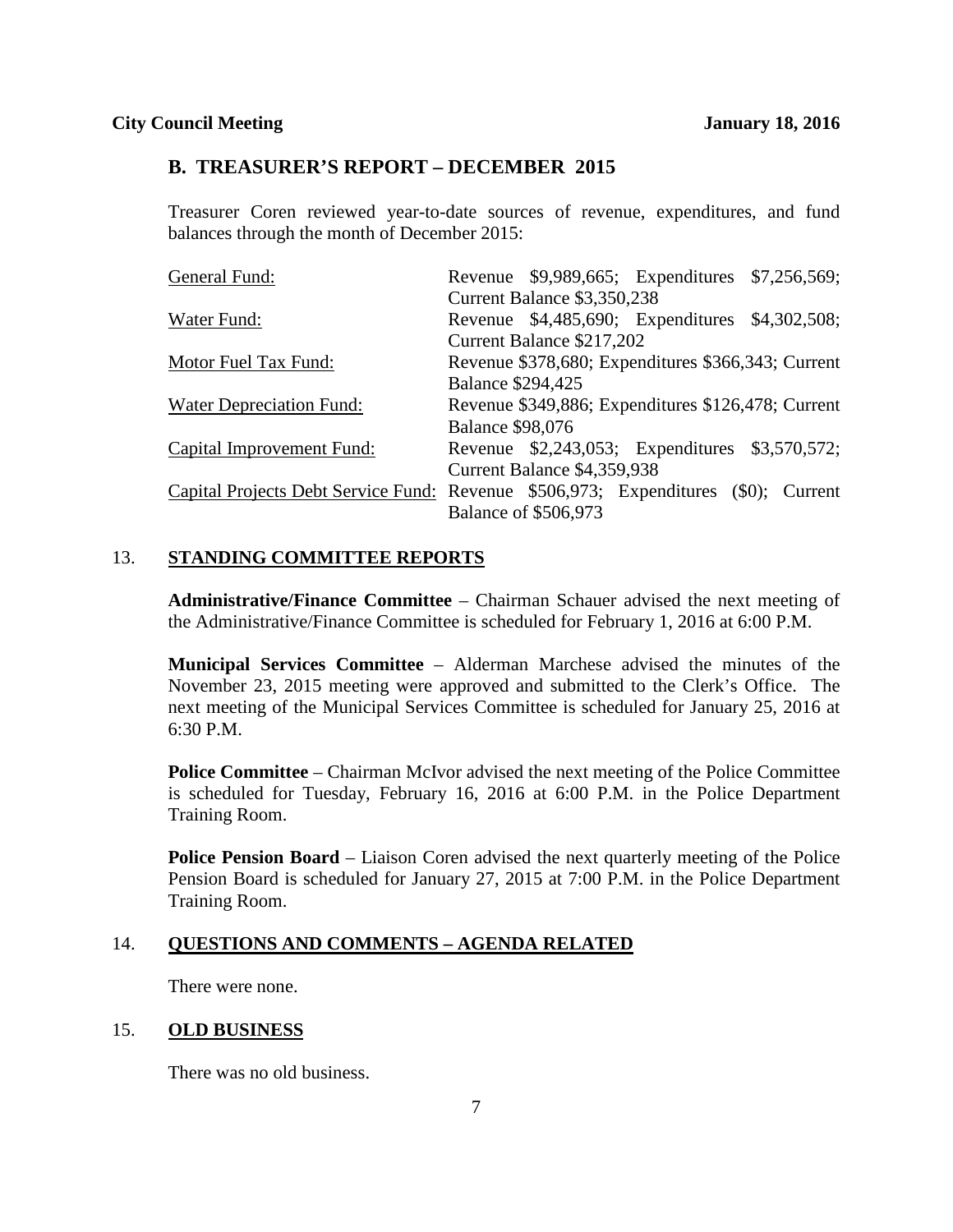# 16. **CONSENT AGENDA**

It was moved by Alderman Schauer and seconded by Alderman Marchese to approve by Omnibus Vote the following items on the Consent Agenda:

| А.        | <b>ORDINANCE NO. O-01-16</b>  | AN ORDINANCE APPROVING A VARIATION<br>TO THE ZONING ORDINANCE (PZC 2015-16:<br>125 68TH STREET)                                                                                                                                                                                                                        |
|-----------|-------------------------------|------------------------------------------------------------------------------------------------------------------------------------------------------------------------------------------------------------------------------------------------------------------------------------------------------------------------|
| <b>B.</b> | <b>ORDINANCE NO. O-02-16</b>  | AN ORDINANCE TO APPROVE AMENDING<br>TITLE 5A, CHAPTER 9, SECTION 5A-9-3-4,<br>"SPECIAL USES, AND APPROVING<br>$\mathbf{A}$<br>SPECIAL USE TO THE ZONING ORDINANCE<br>8408 WILMETTE AVENUE,<br>(PZC 2015-17:<br>UNITS $B & C$                                                                                           |
| C.        | <b>ORDINANCE NO. O-03-16</b>  | AN ORDINANCE APPROVING A VARIATION<br>TO THE DARIEN ZONING ORDINANCE (PZC<br>2015-18: 1530 SEQUOIA LANE)                                                                                                                                                                                                               |
| D.        | <b>RESOLUTION NO. R-01-16</b> | A RESOLUTION ACCEPTING A PROPOSAL<br>FOR THE PURCHASE AND DELIVERY OF<br>STONE AT THE PROPOSED UNIT PRICES<br><b>FROM</b><br><b>ELMHURST</b><br><b>CHICAGO</b><br><b>STONE</b><br>DELIVERED TO THE CITY OF DARIEN FOR<br><b>VARIOUS PUBLIC WORKS PROJECTS FOR A</b><br>PERIOD OF MAY 1, 2016 THROUGH APRIL<br>30, 2017 |
| Е.        | <b>RESOLUTION NO. R-02-16</b> | A RESOLUTION ACCEPTING A PROPOSAL<br>FOR THE PURCHASE AND PICK UP OF<br>STONE AT THE PROPOSED UNIT PRICES<br>FROM ELMHURST CHICAGO STONE FOR<br><b>VARIOUS PUBLIC WORKS PROJECTS FOR A</b><br>PERIOD OF MAY 1, 2016 THROUGH APRIL<br>30, 2017                                                                          |
| F.        | <b>RESOLUTION NO. R-03-16</b> | A RESOLUTION ACCEPTING A PROPOSAL<br>FROM DAS ENTERPRISES INC. TO PROVIDE<br>TRUCKING SERVICES AT A RATE OF \$82.49<br>PER HOUR FOR SERVICES RELATING TO<br>HAULING WASTE FOR A PERIOD OF MAY 1,<br>2016 THROUGH APRIL 30, 2017                                                                                        |
| G.        | <b>RESOLUTION NO. R-04-16</b> | A RESOLUTION ACCEPTING A PROPOSAL<br>FROM NORWALK TANK COMPANY FOR<br>STORM SEWER STRUCTURES, IRON SEWER<br><b>GRATES, CONCRETE ADJUSTING RINGS AT</b><br>THE<br><b>PROPOSED</b><br><b>UNIT</b><br><b>PRICES</b><br><b>FOR</b><br><b>VARIOUS PUBLIC WORKS PROJECTS FOR A</b>                                           |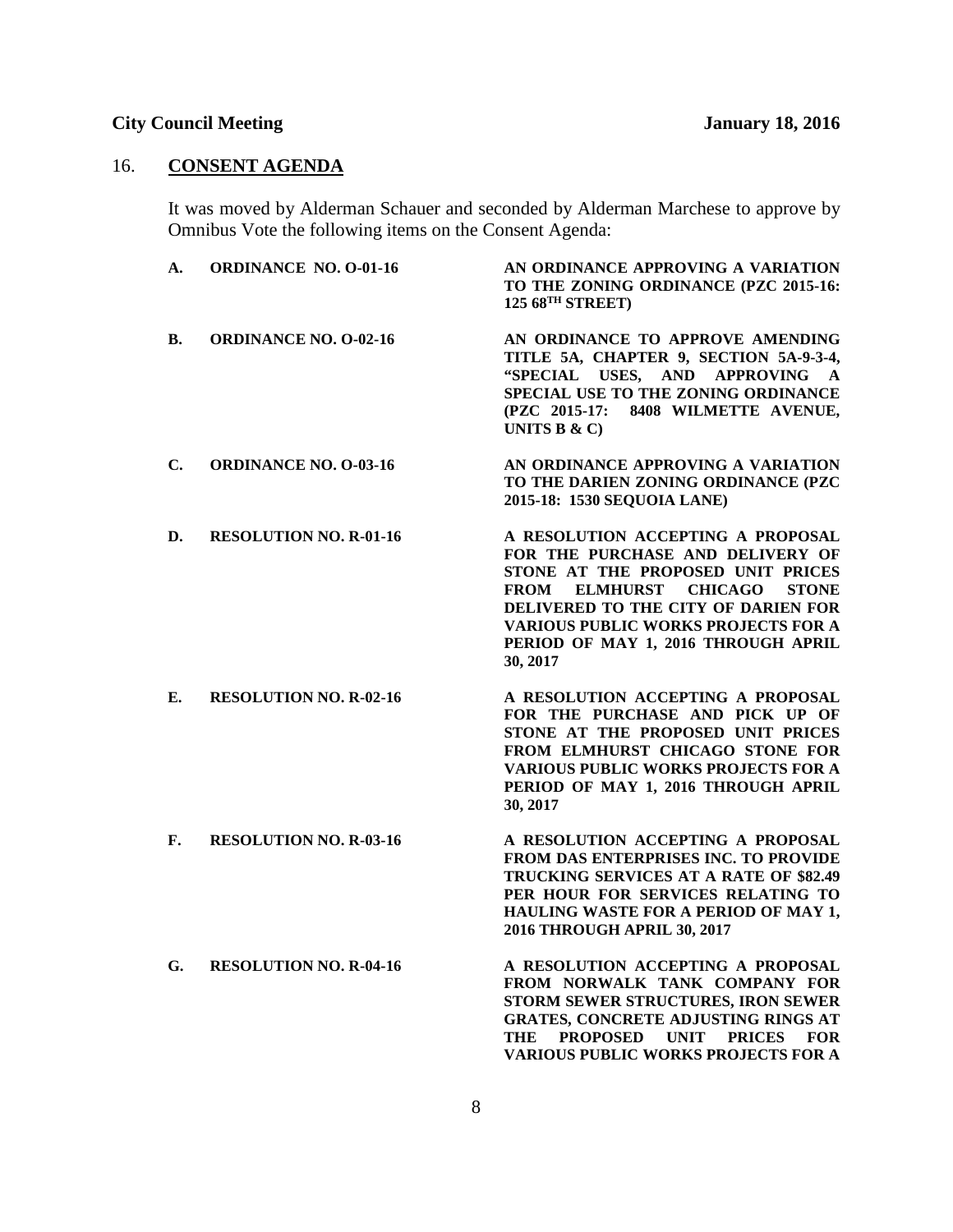**PERIOD OF MAY 1, 2016 THROUGH APRIL** 

#### **City Council Meeting January 18, 2016**

**H. RESOLUTION NO. R-05-16 A RESOLUTION ACCEPTING A PROPOSAL FROM DUPAGE TOPSOIL INC. AT THE PROPOSED SCHEDULE OF PRICES FOR TOPSOIL FOR VARIOUS PUBLIC WORKS PROJECTS FOR A PERIOD OF MAY 1, 2016 THROUGH APRIL 30, 2017 I. RESOLUTION NO. R-06-16 A RESOLUTION ACCEPTING A PROPOSAL FROM CICERO LANDSCAPING AT THE PROPOSED SCHEDULE OF PRICES FOR THE PLACEMENT OF TOPSOIL AND FOR PURCHASE AND PLACEMENT OF FERTILIZER AND SOD FOR LANDSCAPE RESTORATION SERVICES FOR THE PERIOD OF MAY 1, 2016 THROUGH APRIL 30, 2017 J. RESOLUTION NO. R-07-16 A RESOLUTION ACCEPTING THE UNIT PRICE PROPOSAL FOR TIPPING AND TRANSFER FEES FROM E.F. HEIL, LLC AT THE PROPOSED UNIT PRICES FOR CERTAIN GENERATED WASTE FROM VARIOUS PUBLIC WORKS PROJECTS FOR PERIOD OF MAY 1, 2016 THROUGH APRIL** 

**30, 2017**

**K. RESOLUTION NO. R-08-16 A RESOLUTION ACCEPTING THE UNIT PRICE PROPOSAL FOR TIPPING AND TRANSFER FEES FROM KLF ENTERPRISES AT THE PROPOSED UNIT PRICES FOR CERTAIN GENERATED WASTE FROM VARIOUS PUBLIC WORKS PROJECTS FOR PERIOD OF MAY 1, 2016 THROUGH APRIL 30, 2017**

**30, 2017**

**L. RESOLUTION NO. R-09-16 A RESOLUTION ACCEPTING THE UNIT PRICE PROPOSAL FOR BITUMINOUS PRODUCTS FROM K-FIVE CONSTRUCTION FOR PUBLIC WORKS PROJECTS FOR A PERIOD OF MAY 1, 2016 THROUGH APRIL 30, 2017**

**M. RESOLUTION NO. R-10-16 A RESOLUTION ACCEPTING A PROPOSAL FROM PAVEMENT SYSTEMS FOR THE REMOVAL AND REPLACEMENT OF BITUMINOUS APRONS AND ROAD PATCHES AT THE PROPOSED UNIT PRICING AS REQUIRED FOR VARIOUS PUBLIC WORKS PROJECTS FOR A PERIOD OF MAY 1, 2016 THROUGH APRIL 30, 2017**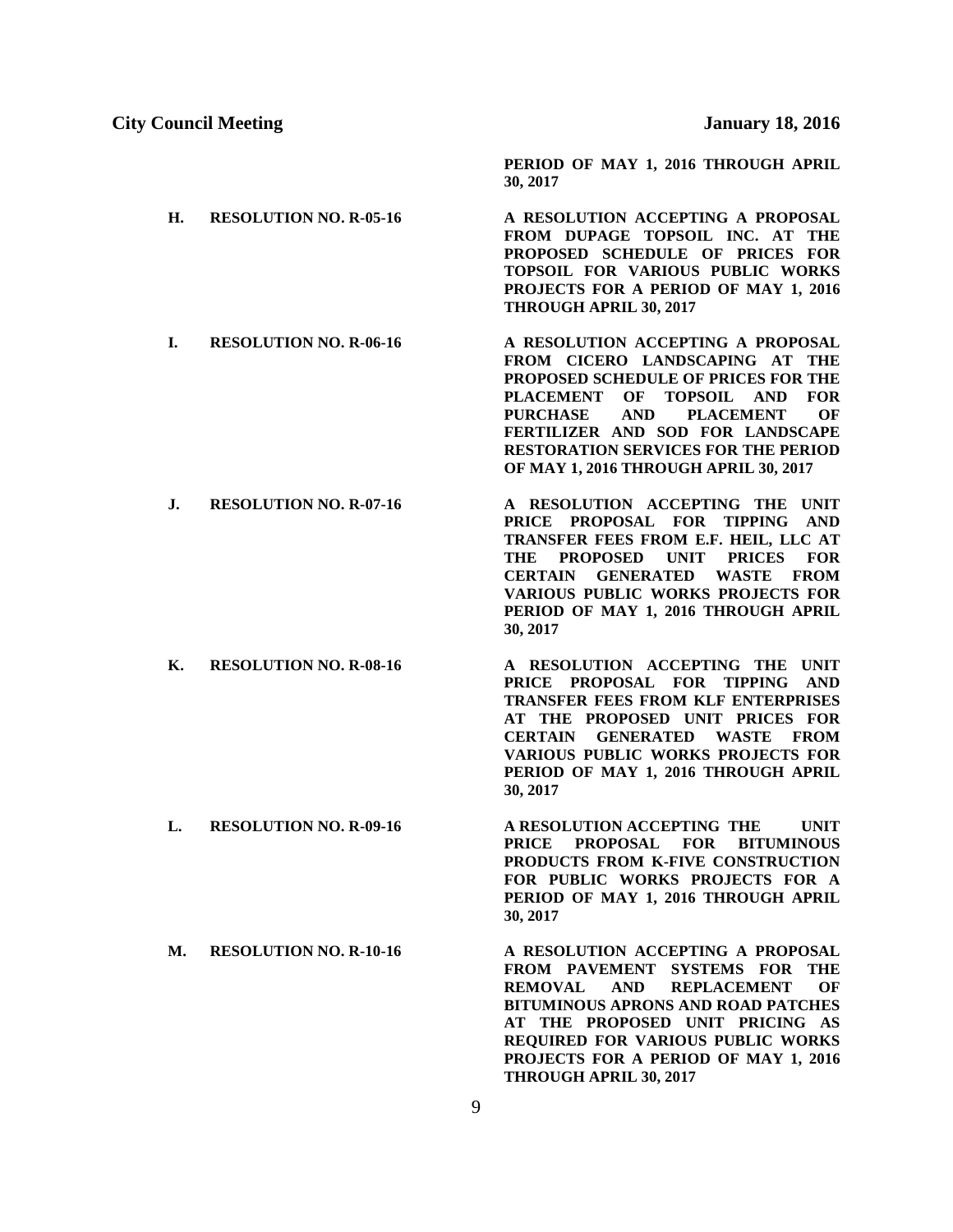| N.        | <b>RESOLUTION NO. R-11-16</b> | A RESOLUTION ACCEPTING A PROPOSAL<br>FROM SCORPIO CONSTRUCTION FOR THE<br><b>REMOVAL</b><br><b>AND</b><br><b>REPLACEMENT</b><br>ОF<br><b>BITUMINOUS APRONS AND ROAD PATCHES</b><br>AT THE PROPOSED UNIT PRICING AS<br>REQUIRED FOR VARIOUS PUBLIC WORKS<br>PROJECTS FOR A PERIOD OF MAY 1, 2016<br>THROUGH APRIL 30, 2017                              |
|-----------|-------------------------------|--------------------------------------------------------------------------------------------------------------------------------------------------------------------------------------------------------------------------------------------------------------------------------------------------------------------------------------------------------|
| О.        | <b>RESOLUTION NO. R-12-16</b> | A RESOLUTION ACCEPTING A PROPOSAL<br>FROM NORWALK TANK COMPANY FOR<br>CULVERT METAL PIPES, METAL BANDS<br>AND METAL FLARED END SECTIONS AND<br>FITTINGS AT THE PROPOSED UNIT PRICES<br>FOR VARIOUS PUBLIC WORKS PROJECTS<br>FOR A PERIOD OF MAY 1, 2016 THROUGH<br><b>APRIL 30, 2017</b>                                                               |
| <b>P.</b> | <b>RESOLUTION NO. R-13-16</b> | A RESOLUTION ACCEPTING A PROPOSAL<br>FROM NORWALK TANK COMPANY FOR<br>HIGH DENSITY POLYETHYLENE PIPES,<br>BANDS, FLARED END SECTIONS, AND<br>FITTINGS AT THE PROPOSED UNIT PRICES<br>FOR VARIOUS PUBLIC WORKS PROJECTS<br>FOR A PERIOD OF MAY 1, 2016 THROUGH<br><b>APRIL 30, 2017</b>                                                                 |
| Q.        | <b>RESOLUTION NO. R-14-16</b> | A RESOLUTION ACCEPTING A PROPOSAL<br>FROM HD SUPPLY WATERWORKS FOR<br>PRESSURE PIPE AS REQUIRED<br><b>FOR</b><br><b>VARIOUS PUBLIC WORKS PROJECTS FOR A</b><br>PERIOD OF MAY 1, 2016 THROUGH APRIL<br>30, 2017                                                                                                                                         |
| R.        | <b>RESOLUTION NO. R-15-16</b> | A RESOLUTION ACCEPTING A PROPOSAL<br>ZIEBELL<br><b>FROM</b><br><b>WATER</b><br><b>SERVICE</b><br><b>PRODUCTS</b><br><b>FOR</b><br>SMITH AND<br><b>BLAIR</b><br>STAINLESS STEEL WATER MAIN REPAIR<br><b>CLAMPS STYLE 226 WITH STAINLESS</b><br>STEEL BOLTS FOR THE MAINTENANCE OF<br>WATER SYSTEM FOR A PERIOD OF MAY 1,<br>2016 THROUGH APRIL 30, 2017 |
| S.        | <b>RESOLUTION NO. R-16-16</b> | A RESOLUTION ACCEPTING A PROPOSAL<br>FROM HD SUPPLY WATERWORKS FOR<br>SMITH AND BLAIR STAINLESS STEEL<br>WATER MAIN REPAIR CLAMPS STYLE 238                                                                                                                                                                                                            |

**APRIL 30, 2017**

**IN VARIOUS SIZES FOR THE MAINTENANCE OF THE WATER SYSTEM FOR A PERIOD OF MAY 1, 2016 THROUGH**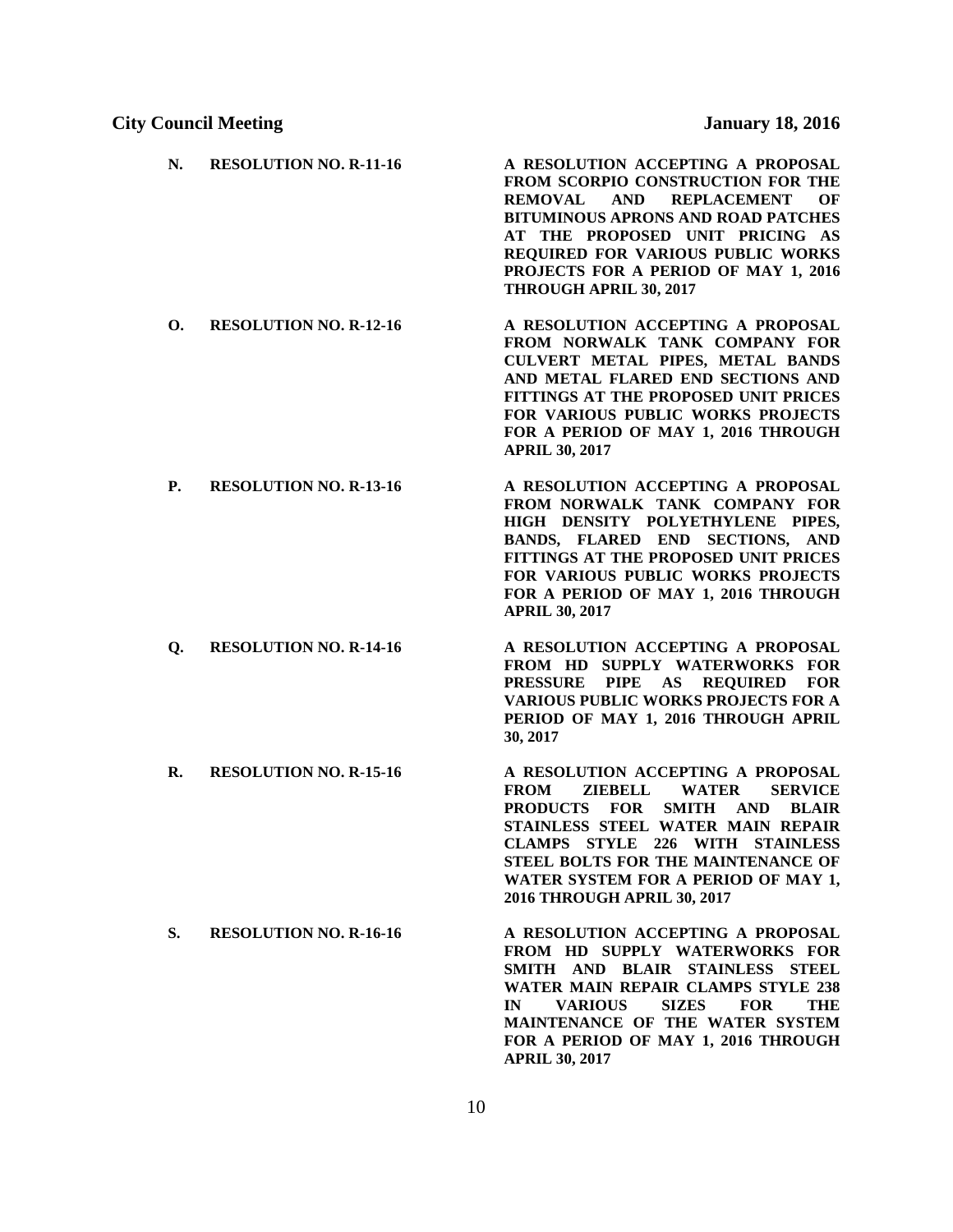| Т. | <b>RESOLUTION NO. R-17-16</b> | A RESOLUTION ACCEPTING A PROPOSAL<br>FROM HD SUPPLY WATERWORKS FOR<br><b>COPPER</b><br><b>PIPE</b><br>TYPE<br>K<br><b>FOR</b><br>THE<br>MAINTENANCE OF THE WATER SYSTEM<br>FOR A PERIOD OF MAY 1, 2016 THROUGH<br><b>APRIL 30, 2017</b>                |
|----|-------------------------------|--------------------------------------------------------------------------------------------------------------------------------------------------------------------------------------------------------------------------------------------------------|
| U. | <b>RESOLUTION NO. R-18-16</b> | A RESOLUTION ACCEPTING A PROPOSAL<br>FROM HD SUPPLY WATERWORKS FOR<br>MUELLER BRAND BRASS FITTINGS FOR<br>THE MAINTENANCE OF THE WATER<br>SYSTEM FOR A PERIOD OF MAY 1, 2016<br>THROUGH APRIL 30, 2017                                                 |
| V. | <b>RESOLUTION NO. R-19-16</b> | A RESOLUTION ACCEPTING A PROPOSAL<br>FROM HD SUPPLY WATERWORKS FOR<br><b>GENERAL WATER DEPARTMENT UTILITY</b><br>TOOLS AND MARKING SUPPLIES FOR THE<br>MAINTENANCE OF THE WATER SYSTEM<br>FOR A PERIOD OF MAY 1, 2016 THROUGH<br><b>APRIL 30, 2017</b> |
| W. | <b>RESOLUTION NO. R-20-16</b> | A RESOLUTION ACCEPTING A PROPOSAL<br>FROM HD SUPPLY WATERWORKS FOR<br>GENERAL WATER DEPARTMENT UTILITY<br>FIXTURES FOR THE MAINTENANCE OF<br>THE WATER SYSTEM FOR A PERIOD OF<br><b>MAY 1, 2016 THROUGH APRIL 30, 2017</b>                             |
| Х. | <b>RESOLUTION NO. R-21-16</b> | A RESOLUTION ACCEPTING A PROPOSAL<br>FROM EAST JORDAN IRON WORKS FOR<br>EAST JORDAN FIRE HYDRANTS, VALVES<br>AND ACCESSORIES AS REQUIRED FOR A<br>PERIOD OF MAY 1, 2016 THROUGH APRIL<br>30, 2017                                                      |
| Υ. | <b>RESOLUTION NO. R-22-16</b> | A RESOLUTION ACCEPTING A PROPOSAL<br>FROM HD SUPPLY WATERWORKS FOR<br><b>MUELLER</b><br><b>SUPER</b><br><b>CENTURION</b><br><b>FIRE</b><br>HYDRANTS, VALVES AND ASSESSORIES AS<br>REQUIRED FOR A PERIOD OF MAY 1, 2016<br>THROUGH APRIL 30, 2017       |
| Z. | <b>RESOLUTION NO. R-23-16</b> | A RESOLUTION ACCEPTING A PROPOSAL<br>FROM MID AMERICAN WATER INC. FOR<br>WATEROUS PACER FIRE HYDRANT AND<br><b>AUXILIARY VALVES AS REQUIRED FOR A</b><br>PERIOD OF MAY 1, 2016 THROUGH APRIL<br>30, 2017                                               |
|    | AA. RESOLUTION NO. R-24-16    | A RESOLUTION ACCEPTING A PROPOSAL<br>FROM UNDERGROUND PIPE AND VALVE                                                                                                                                                                                   |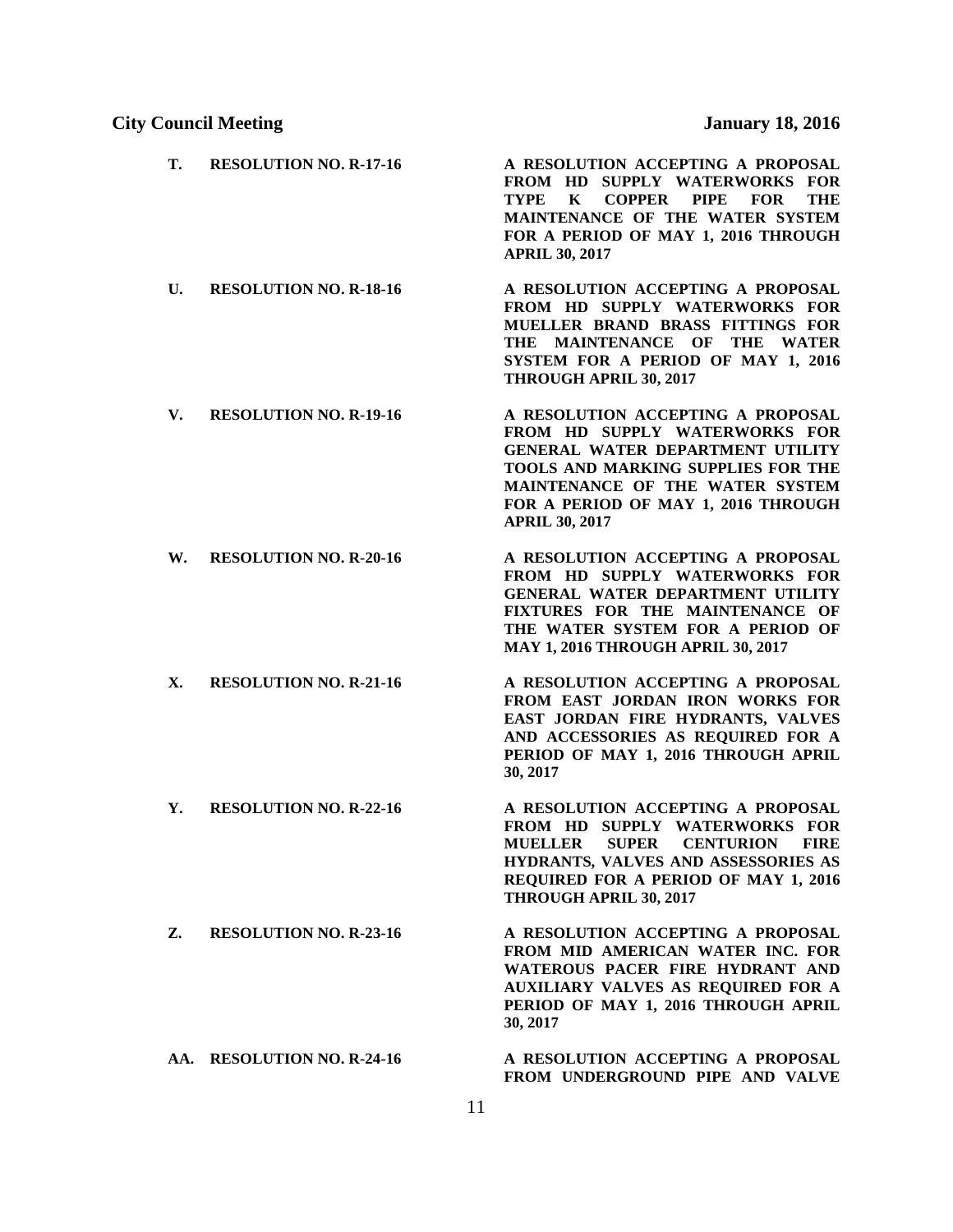**INC. FOR THE CLOW EDDY FIRE HYDRANT REPAIR PARTS AS REQUIRED FOR A PERIOD OF MAY 1, 2016 THROUGH APRIL 30, 2017**

- **BB. RESOLUTION NO. R-25-16 A RESOLUTION ACCEPTING A PROPOSAL FROM UNDERGROUND PIPE AND VALVE INC. FOR THE CLOW MEDALLION FIRE HYDRANT REPAIR PARTS AS REQUIRED FOR A PERIOD OF MAY 1, 2016 THROUGH APRIL 30, 2017**
- **CC. RESOLUTION NO. R-26-16 A RESOLUTION ACCEPTING A PROPOSAL FROM UNDERGROUND PIPE AND VALVE INC. FOR THE CLOW EDDY F2500 FIRE HYDRANT REPAIR PARTS AS REQUIRED FOR A PERIOD OF MAY 1, 2016 THROUGH APRIL 30, 2017**
- **DD. RESOLUTION NO. R-27-16 A RESOLUTION ACCEPTING A PROPOSAL FROM ZIEBELL WATER SERVICE PRODUCTS FOR THE TRAVERSE CITY FIRE HYDRANT REPAIR PARTS AS REQUIRED FOR A PERIOD OF MAY 1, 2016 THROUGH APRIL 30, 2017**
- **EE. RESOLUTION NO. R-28-16 A RESOLUTION ACCEPTING A PROPOSAL FROM EAST JORDAN IRON WORKS FOR THE EAST JORDAN WATERMASTER 5BR250 AND WATERMASTER 5CD250 FIRE HYDRANT REPAIR PARTS AS REQUIRED FOR A PERIOD OF MAY 1, 2016 THROUGH APRIL 30, 2017**
- **FF. RESOLUTION NO. R-29-16 A RESOLUTION ACCEPTING A PROPOSAL FROM HD SUPPLY WATERWORKS FOR WATEROUS PACER FIRE HYDRANT REPAIR PARTS AS REQUIRED FOR A PERIOD OF MAY 1, 2016 THROUGH APRIL 30, 2017**
- **GG. RESOLUTION NO. R-30-16 A RESOLUTION ACCEPTING A PROPOSAL FROM ZIEBELL WATER SERVICE PRODUCTS FOR THE MUELLER SUPER CENTURION FIRE HYDRANT REPAIR PARTS AS REQUIRED FOR A PERIOD OF MAY 1, 2016 THROUGH APRIL 30, 2017**
- **HH. RESOLUTION NO. R-31-16 A RESOLUTION ACCEPTING A PROPOSAL FROM ZIEBELL WATER SERVICE PRODUCTS FOR THE U.S. PIPE FIRE HYDRANT REPAIR PARTS AS REQUIRED**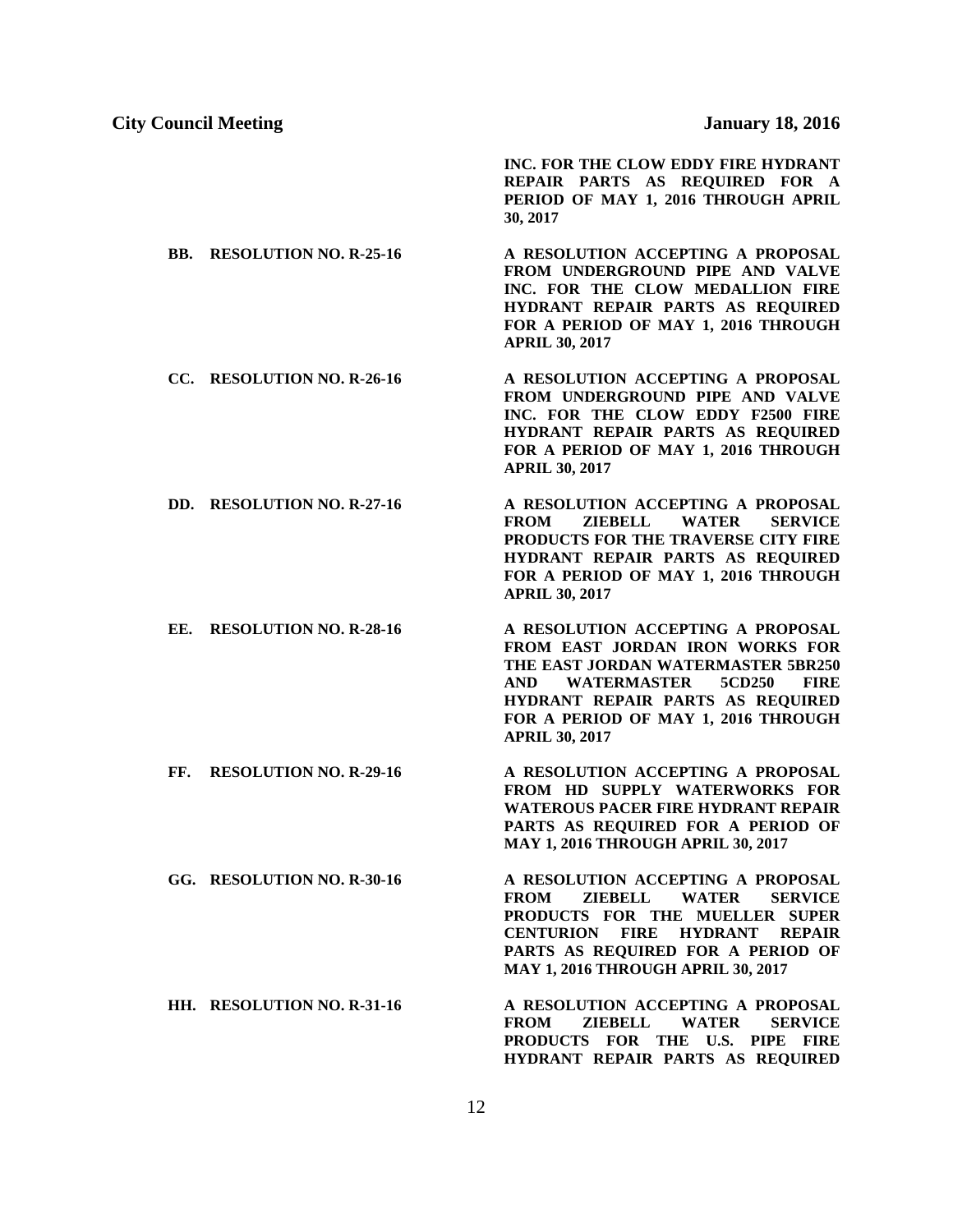**FOR A PERIOD OF MAY 1, 2016 THROUGH APRIL 30, 2017**

**II. ORDINANCE NO. O-04-16 AN ORDINANCE AUTHORIZING THE SALE OF PERSONAL PROPERTY OWNED BY THE CITY OF DARIEN (TUBE TV'S, COMPUTERS, CHAIRS, AED TRAINER, DVD PLAYER AND MISCELLANEOUS ITEMS) JJ. RESOLUTION NO. R-32-16 A RESOLUTION AUTHORIZING THE** 

**PURCHASE OF A SWIPE CARD SYSTEM FOR THE POLICE DEPARTMENT DOORS IN THE AMOUNT OF \$9,410.70 (FROM RELIABLE FIRE AND SECURITY)**

- Roll Call: Ayes: Beilke, Belczak, Chlystek, Marchese, McIvor, Schauer
	- Nays: None

Absent: Kenny

Results: Ayes 6, Nays 0, Absent 1 **MOTION DULY CARRIED**

#### 17. **NEW BUSINESS**

**A. CONSIDERATION OF A MOTION TO APPROVE A RESOLUTION AUTHORIZING THE MAYOR AND CITY CLERK TO EXECUTE A COLLECTIVE BARGAINING AGREEMENT BETWEEN THE METROPOLITAN ALLIANCE OF POLICE AND THE CITY OF DARIEN (5-1-2014 THROUGH 4-30-2018)**

It was moved by Alderman McIvor and seconded by Alderman Belczak to approve the motion as presented.

**RESOLUTION NO. R-33-16 A RESOLUTION AUTHORIZING THE MAYOR AND CITY CLERK TO EXECUTE A COLLECTIVE BARGAINING AGREEMENT BETWEEN THE METROPOLITAN ALLIANCE OF POLICE AND THE CITY OF DARIEN (5-1-2014 THROUGH 4-30-2018)**